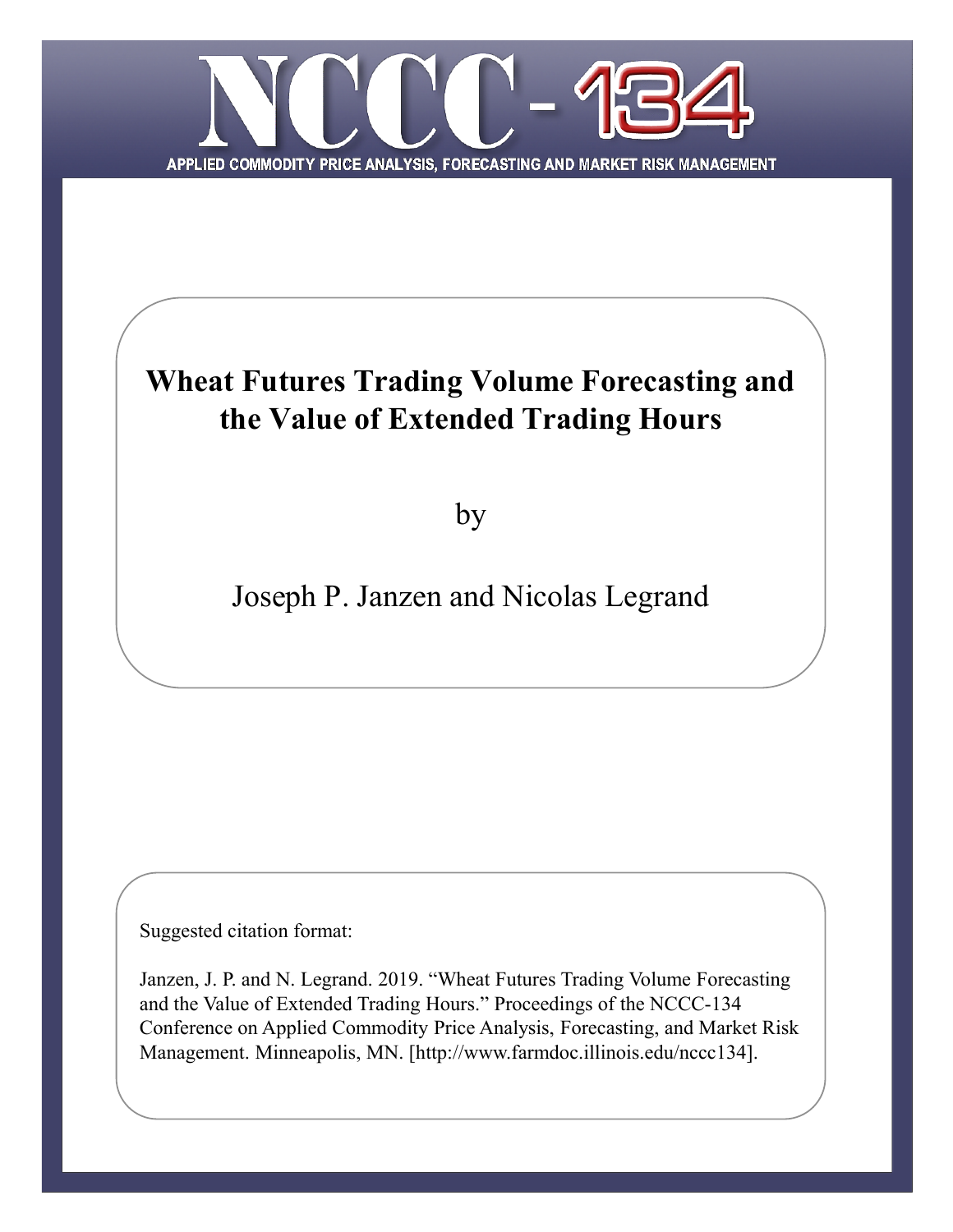## **Wheat Futures Trading Volume Forecasting and the Value of Extended Trading Hours**

Joseph P. Janzen Dept of Agricultural Economics, Kansas State University 337A Waters Hall, 1603 Old Claflin Pl, Manhattan, KS, 66506, USA Email: jjanzen@ksu.edu

Nicolas Legrand INRA UMR 1302 SMART 4 Allee Adolphe Bopierre, CS 61103, 35011 Rennes cedex, France Email: nicolas.legrand@inra.fr

Paper presented at the NCCC-134 Conference on Applied Commodity Price Analysis, Forecasting, and Market Risk Management

Minneapolis, Minnesota, April 15-16, 2019

Copyright 2019 by Joseph P. Janzen and Nicolas Legrand. All rights reserved. Readers may make verbatim copies of this document for non-commercial purposes by any means, provided that this copyright notice appears on all such copies.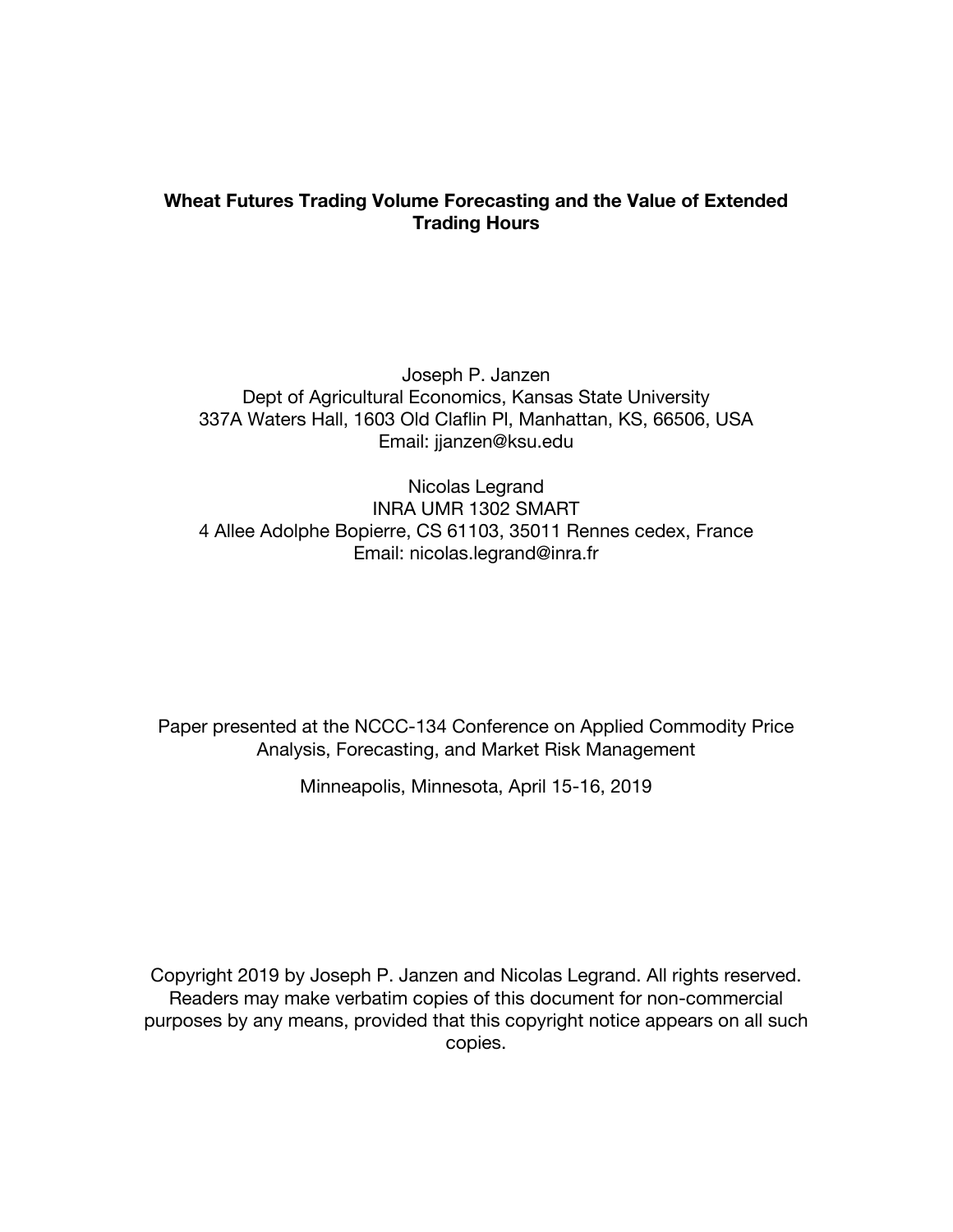# Wheat Futures Trading Volume Forecasting and the Value of Extended Trading Hours

Joseph P. Janzen<sup>\*1</sup> Nicolas Legrand<sup>†2</sup>

1Dept of Agricultural Economics, Kansas State University, 337A Waters Hall, 1603 Old Claflin Pl, Manhattan, KS, 66506, USA 2INRA UMR 1302 SMART, 4 Allée Adolphe Bopierre, CS 61103, 35011 Rennes cedex, France

May 15, 2019

Preliminary and incomplete. Do not cite without author's permission.

#### Abstract

Electronic trading in modern commodity markets has extended trading hours, lowered barriers to listing new contracts, broadened participation internationally, and encouraged entry of new trader types, particularly algorithmic traders whose order execution is automated. This paper seeks to understand how these forces have shaped the amount and timing of trading activity using the world's multiple wheat futures markets as a laboratory. To do so, we extend existing volume forecasting models found in the literature on volume weighted average price (VWAP) order execution (e.g. Bialkowski, et al 2008 and Humphery-Jenner 2011) with applications beyond trading algorithm design. We consider a setting with multiple trading venues for related commodities, specifically the front-month Chicago Mercantile Exchange Soft Red Wheat and Paris Euronext Milling Wheat futures contracts. We compare a series of nested forecasting models to infer whether past trading history, intraday volume dynamics, cross market trading activity, and other information are useful predictors of trading activity. We assess the value of extended trading hours and the existence of alternative trading venues by testing whether trading volume is more predictable at particular times throughout the trading day.

*Keywords:* Trading hours, High-frequency data, Volume predictions.

*JEL classification:* C51, C52, Q11.

<sup>⇤</sup>[jjanzen@ksu.edu](mailto:jjanzen@ksu.edu)

*<sup>†</sup>*[nicolas.legrand@inra.fr](mailto:nicolas.legrand@inra.fr)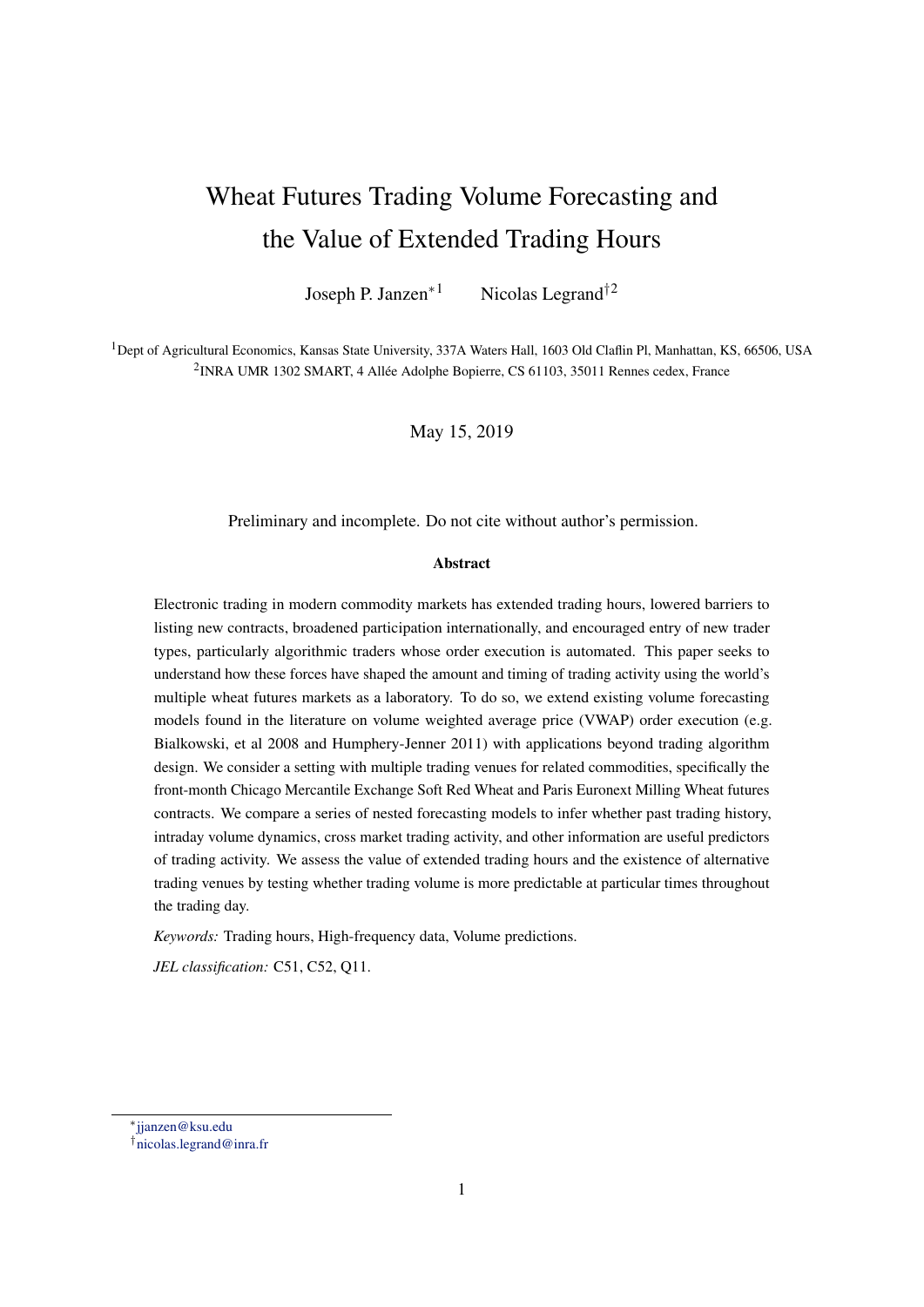## 1 Introduction

Electronic trading in modern commodity markets has extended trading hours, lowered barriers to listing new contracts, and encouraged entry of new trader types, particularly algorithmic traders whose order execution is automated. This paper seeks to understand how these forces have shaped the quantity and timing of trading activity using the world's multiple wheat futures markets as a laboratory. To do so, we begin with the idea that traders, all else equal, wish to trade when markets are active and liquid, thereby minimizing the transaction costs associated with the price impact of large buy or sell orders. Traders may also trade to adjust their risk exposure in response to price and volume activity in their own and other markets. The ability to anticipate or predict the intraday timing of trading activity intensity is therefore of great interest to many types of traders.

Figure [1](#page-5-0) shows average trading volume for each minute of the trading day in two commodity futures markets. There is an obvious and substantial periodicity or seasonality in intraday volume, with a U-shaped intraday pattern from the open to close of the overnight and day trading sessions. Traders preference for liquidity may explain some of the observable clustering of trading volume, but there is trading activity throughout both sessions. Trading also spikes during periods of information arrival. For example, figure [1](#page-5-0) shows a trading volume spike at 11:00 in both markets coinciding with the release of USDA crop reports.

This paper develops forecasting models for trading volume to better explain these observable patterns and to link them to important issues in commodities trading. If we can predict trading volume at particular times of day and using particular information, we may be able to explain the use of order execution strategies and the role of algorithmic trading, the setting of trading hours and why some commodity markets trade round-the-clock while others don't, and the growing role of global information flows in driving trading and price. Large hedgers or speculators seeking to minimize transactions costs may improve order execution through better volume forecasts. Position traders concerned about price risk during the usually inactive overnight trading session may improve understanding of trading dynamics during that period. While trading hours have expanded since the advent of electronic trading in the mid-1990s, trading hours have been reduced in some commodity markets, most notably in US cattle futures which abandoned overnight trading entirely. Intraday volume forecasts may also provide evidence of the utility of current trading hours.

For our analysis, we begin by applying the empirical methods from [Bialkowski et al.](#page-12-0) [\(2008\)](#page-12-0); [Humphery-Jenner](#page-14-0) [\(2011\)](#page-14-0) to intraday Paris and Chicago wheat futures trading data sourced from CQG DataFactory. The sample spans the period from 1 July 2015 to 30 April 2018. We divide trading days into intervals of equal length (commonly 15 minutes) and estimate forecast model parameters using a fixed-size rolling window. Our forecast models increase in complexity and informedness, beginning with a benchmark prediction given by historic intraday volume, as in figure [1.](#page-5-0) We incorporate own-market univariate dynamic forecasting procedures (e.g. ARMA) and extend earlier efforts using cross-market trading activity, USDA report release times, and other exogenous variables inside these forecast models to incorporate known periods of higher information flow (e.g. ARMAX). Importantly, considering a series of nested models makes comparable the models' estimated parameters and their resulting predictive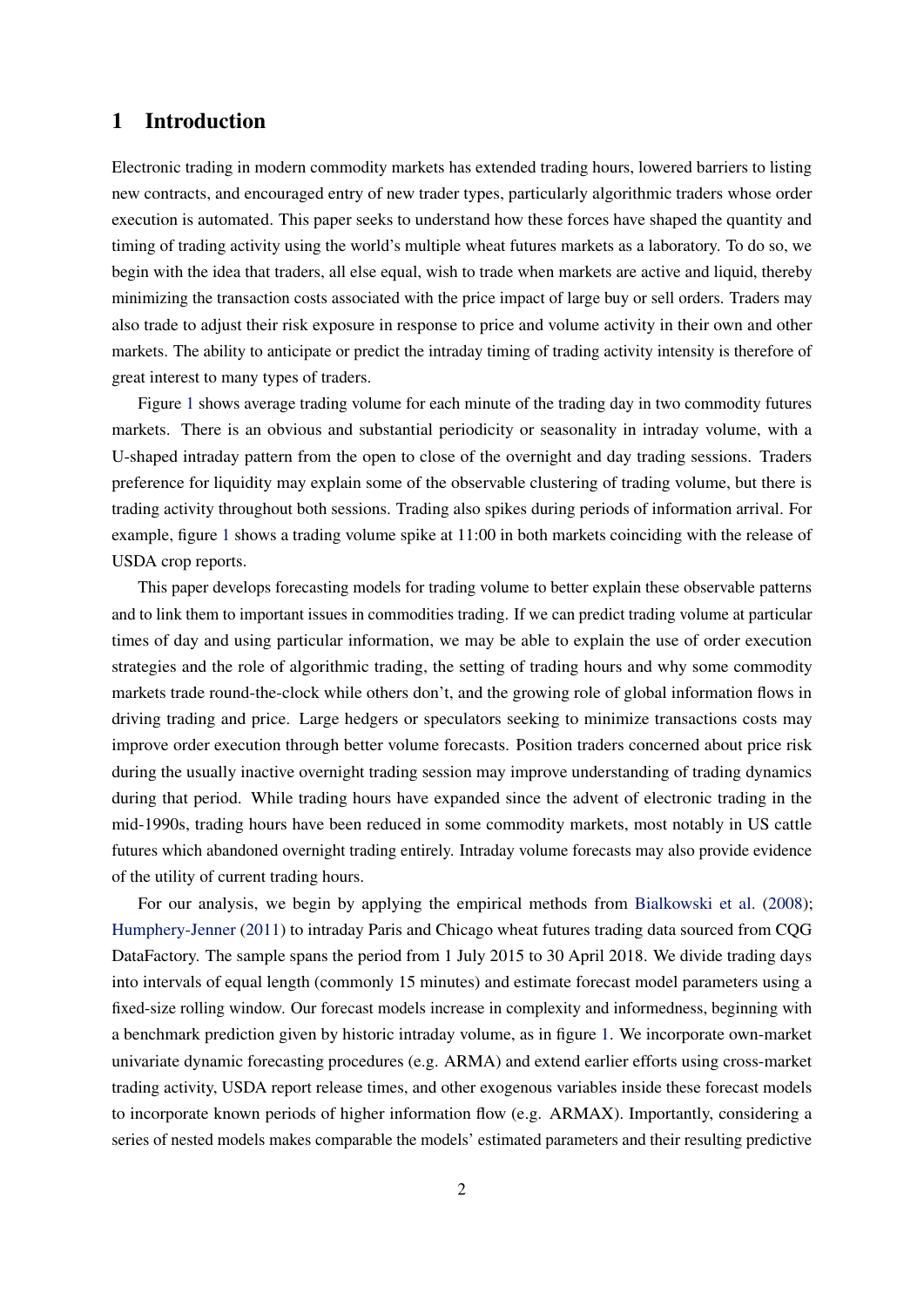power.

Comparing results from multiple forecasts allow us investigate whether a model containing a specific information set improves predictive power at particular times of the trading day, such as at the open or close of trading in a given market, in the overnight relative to the daytime session, or around known information releases. From these comparisons, we can infer whether that information is valued by the market and whether it has value at particular times of the trading day. Most notably we can assess the value of extended trading hours and the existence of alternative trading venues. We test whether trading volume is more predictable in periods when markets trade side-by-side and when cross-market information is incorporated into our forecast. If both of these are true, it suggests that extended hours provide value to market participants and that inter-market arbitrage provides motivation for trader activity.

Broadly, we find evidence of persistence in volume after filtering out historic average intraday trading activity. This intraday persistence suggests there is idiosyncratic information contained in intraday trading activity useful in understanding why traders trade when they do. We find no evidence that cross-market arbitrage is an explanation for this idiosyncratic component including during overnight trading. Even though trading volume is correlated across markets and with USDA report releases, there is significant information contained in market-specific historical trading volume relevant to trading activity at a given time on a given day.

## 2 Literature Review

The problem of forecasting trading activity is salient to the existing research on volume weighted average price (VWAP) trade execution, first introduced in [Berkowitz et al.](#page-12-1) [\(1988\)](#page-12-1). The VWAP is a benchmark for large order execution, whereby the trader attempts to match order execution to trading activity as a proxy for liquidity. From an order execution standpoint, the VWAP aims to improve order execution by giving the practitioner the average price for an order of a given size by matching the size of order execution to the volume of trading over a given time window. There is a robust literature considering trading volume and trade impact following the emergence of time-series models suitable for intraday empirical applications and the growing availability of high-frequency data (e.g. [Konishi,](#page-14-1) [2002;](#page-14-1) [Darrat](#page-14-2) [et al.,](#page-14-2) [2003;](#page-14-2) [Manganelli,](#page-14-3) [2005\)](#page-14-3).

The fundamental problem for an VWAP algorithm is to anticipate upcoming trading volume to allocate portions of a given order across time. This paper extends these earlier VWAP forecasting efforts along multiple dimensions with applications beyond trading algorithm design. First, we consider a setting with multiple trading venues for related commodities, specifically the front-month Paris Euronext Milling Wheat and Chicago Mercantile Exchange Soft Red Wheat futures contracts. These markets are geographically-differentiated with differing trading hours and substantial interest from both physical and financial traders [\(Irwin and Sanders,](#page-14-4) [2011;](#page-14-4) [Cheng and Xiong,](#page-14-5) [2014\)](#page-14-5). As information flow is nearly continuous but trading occurs in limited hours, when markets are closed, traders cannot receive information from the market and adjust risk exposure in response. Indeed, as shown in [Janzen and](#page-14-6) [Adjemian](#page-14-6) [\(2017\)](#page-14-6), price discovery is diffuse and trading activity in multiple differentiated but related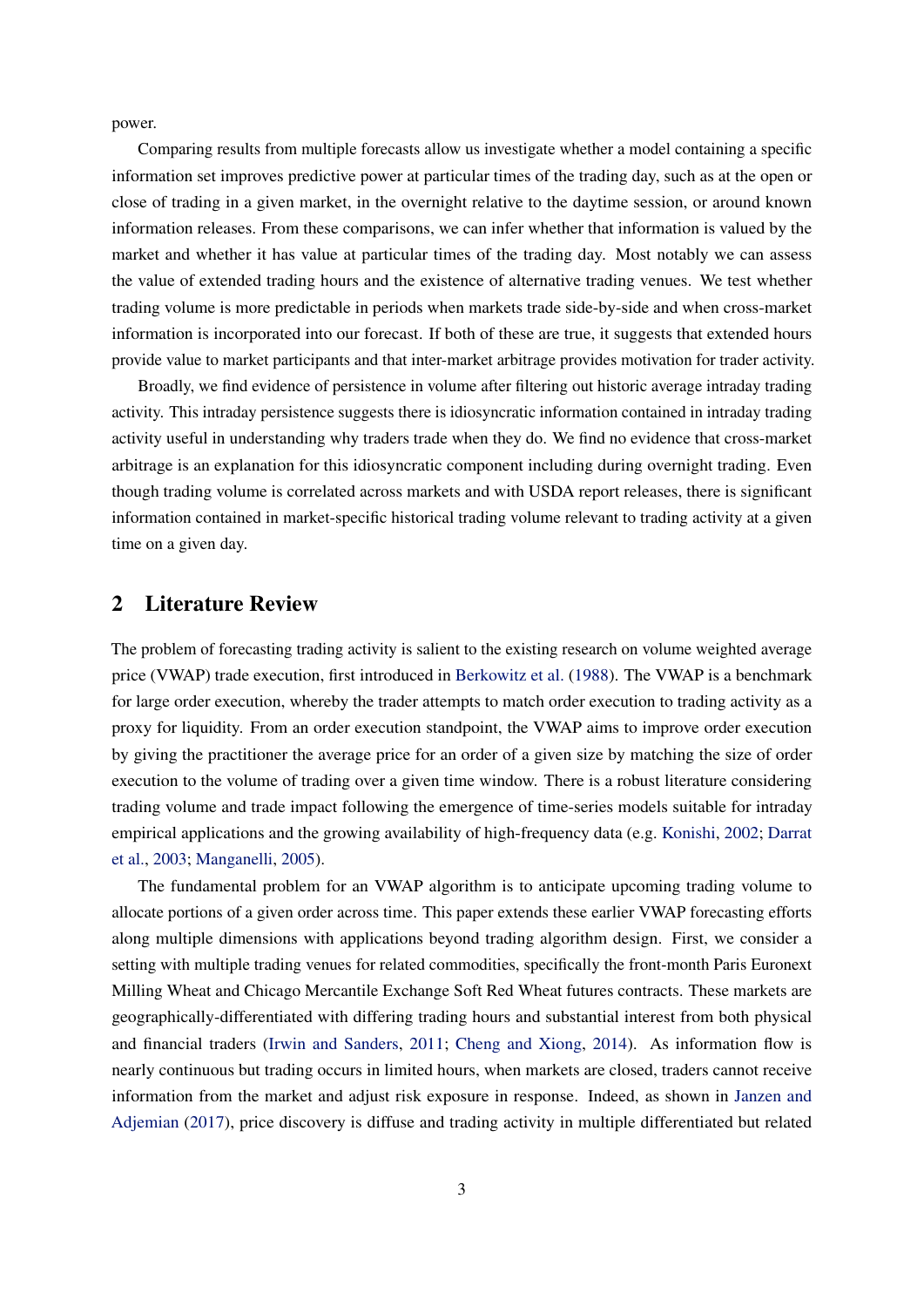

**Average Volume by Minute of Trading Day, 2015−2018**

<span id="page-5-0"></span>Figure 1: Average wheat futures contract trading volume for Chicago and Paris futures markets by minute of trading day.

*Note:* Chicago trading hours during this period are 19:00 to 07:45 and 8:30 to 1:15 US Central Time. Paris trading hours are 03:45 to 11:30..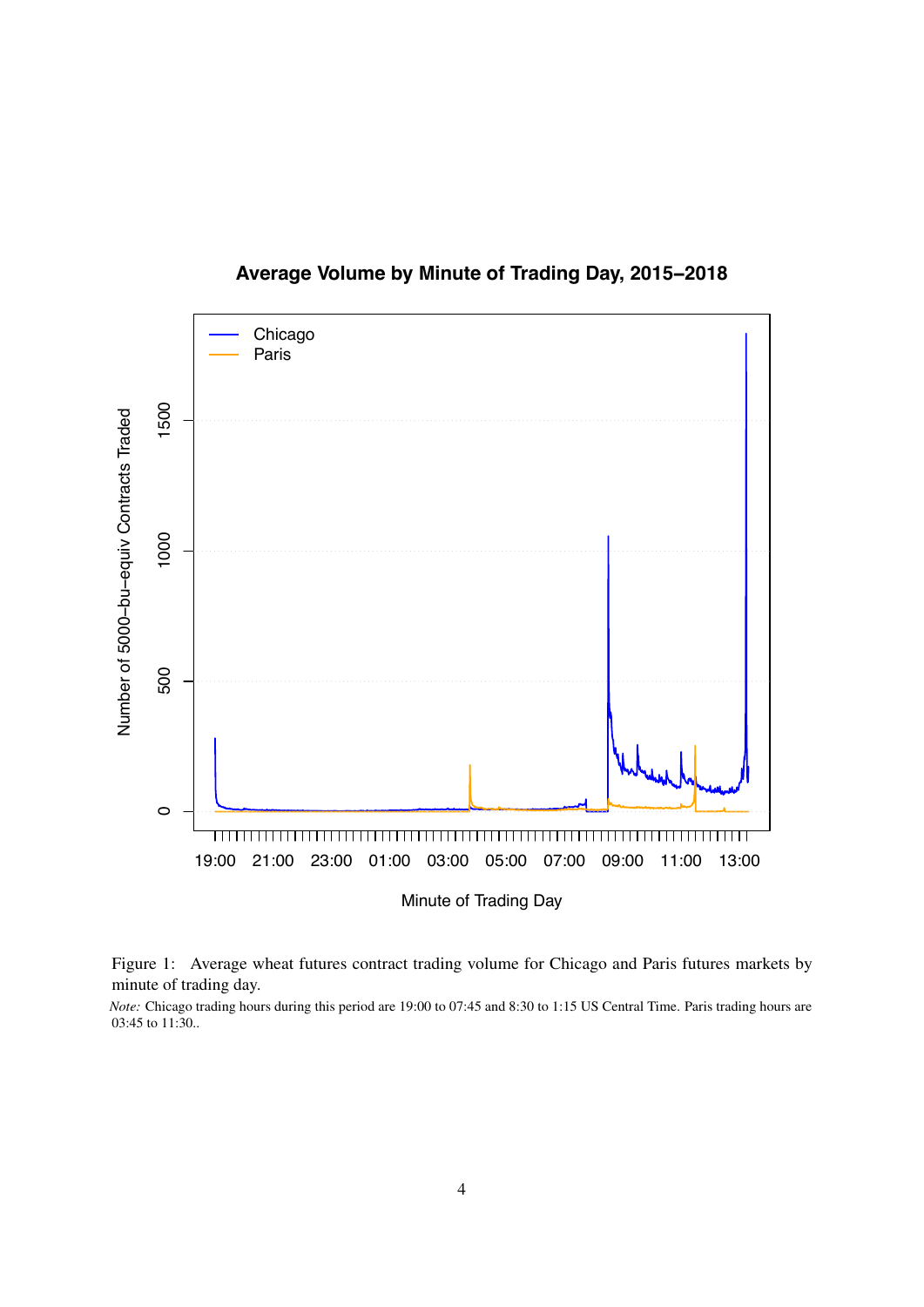markets may be informative about the true value of the commodity. Both markets see more trading activity on the open and close of trading as the backlogged or anticipated information flow is processed by the market.

The VWAP literature identifies a number of important components of observed volume. In all cases, some measure of historic average volume forms a baseline forecast. Recent work attempts to augment historic average volume using dynamic models. For example, [Bialkowski et al.](#page-12-0) [\(2008\)](#page-12-0) decompose volume into (*i*) a (intraday) periodic or seasonal component describing volume for an average stock on an average day obtained from a static historical average, and (*ii*) a dynamic component which attempts to model unexpected changes in volume specific to each stock. [Bialkowski et al.](#page-12-0) [\(2008\)](#page-12-0) model the dynamic component using ARMA (1,1) or a SETAR processes. They find the latter better captures volume dynamics due to volatility clustering.

In a similar vein, [Humphery-Jenner](#page-14-0) [\(2011\)](#page-14-0) presents a Dynamic VWAP model (DVWAP) which aims at better incorporating intraday stock-specific random news through the use of contemporaneous market data. [Brownlees et al.](#page-14-7) [\(2011\)](#page-14-7) specify a Component Multiplicative Error Model (CMEM) in which the conditional expectation of the VWAP is expressed as the product of a daily, intraday seasonal, and intraday dynamic components. In general, existing empirical applications are confined to equities or derivatives traded in a single market.

### 3 Data and stylized facts

#### 3.1 Data description

We consider intraday trading volume for the front-month Chicago Mercantile Exchange Soft Red Wheat and Paris Euronext Milling Wheat futures contracts, among the leading global wheat futures market in terms of price discovery [\(Janzen and Adjemian,](#page-14-6) [2017\)](#page-14-6).<sup>1</sup> The sample spans the period from 1 July 2015 to 30 April 2018. We roll from the nearby to first-deferred contract on the 15th day of the month prior to the delivery month. This approximates the most actively traded contract in each market. Chicago and Paris both trade contracts for delivery in March, May, September, and December. Chicago also trades a July expiration, so for most of the year we compare trading in contracts for the same delivery period, with the exception of the period from mid-April to mid-June.

Trading occurs in Chicago in an overnight session between 19:00 and 7:45 and a day session between 8:30 and 13:20 US Central Time. Trading in Paris occurs between 3:45 and 11:30 US Central Time. In analysis of each market, we removed the periods without any trading activity. We also remove trading calendar holidays where one market is closed entirely. Hence, we consider every day where a given market is open without removing additional days due to low trading activity, such as the Friday after Thanksgiving.

To calculate trading volume, we divide the trading day into clock-time-based bins. In the literature we follow, bins of 5-20 minutes are common. Given the trading hours set by the exchanges in our context,

<span id="page-6-0"></span> ${}^{1}$ For brevity, in the rest of this article, we refer to these futures contracts by the city in which they were founded. For instance, the Chicago market stands for the Chicago Soft Red Winter Wheat futures market.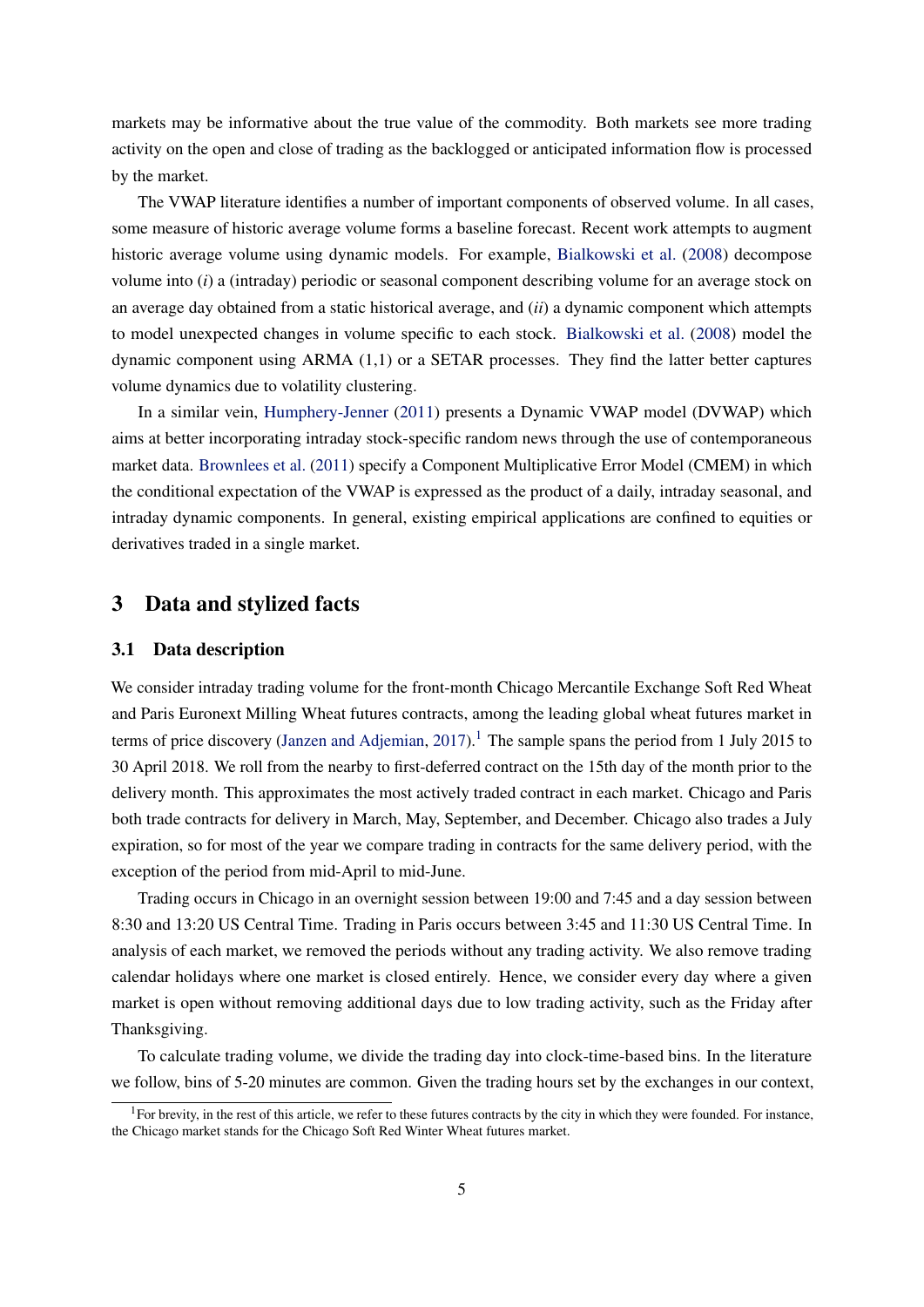we can divide trading days into equal clock-time sized bins of 15 minutes. This creates 73 bins between 7:00 pm and 1:15 am, with the post settlement period in Chicago discarded from our analysis. Some of the 15-minute bins inside the 73-bin trading day are notable because we observe greater trading activity during these bins and because this trading activity may be related to trading in a lagged bin that does not immediately precede this bin. This may create serial correlation at atypical lags. Notable bins include:

- *•* Bin 1 (19:00-19:14): Open of Chicago overnight session;
- *•* Bin 36 (3:45-3:59): Open of Paris session;
- *•* Bin 51 (7:30-7:44): Close of Chicago overnight session;
- *•* Bin 55 (8:30-8:44): Open of Chicago day session;
- Bin 65 (11:00-11:14): Release of USDA WASDE and grain stocks reports;
- Bin 66 (11:15-11:29): Close of Paris session:
- *•* Bin 73 (13:00-13:14): Close of Chicago;

Autocorrelation in trading volume may occur at atypical lags when trading in one of these bins is related to trading at a previous bin. For example, we may see abnormal partial autocorrelations at 55 lags if trading volume at the Chicago day open depends activity at the previous days close. Similarly, on USDA report days, we may observe unexpected autocorrelations at 10 and 65 lags if trading activity on the release of the report is related to trading at the open or prior close of Chicago trading.

#### 3.2 Autocorrelation structure analysis

To understand the persistence of trading volume and the potential for autocorrelation at atypical lags, we generate autocorrelation and partial autocorrelation plots for observed trading volume and transformations of trading volume. Following reasoning in [Humphery-Jenner](#page-14-0) [\(2011\)](#page-14-0), measuring persistence in volume makes a strong case that dynamic forecasting models will provide better forecast performance relative to the static historic average volume forecast. In addition, if autocorrelation patterns obtained from observed volume in a given market (e.g. Chicago) differ from those in historical volume in the same market or those in a different market (e.g., Paris) then information may be gained from the latter to improve forecast accuracy in former.

Consider the observed and historical average autocorrelation profile plotted for two full trading days (i.e., 146 lags) in figure [2.](#page-8-0) These plots clearly show intraday seasonality with significant and steadily decaying positive persistence over the first 15 lags (i.e., during about 3 hours and 45 minutes). Serial correlation then turns negative for the following 9 hours (from bins 18 to 54), before again taking gradually positive values for the last 3 hours and 45 minutes. This alternation of positive and negative autocorrelation is a result of the typical U-shape behavior of trading activity during the day visible in figure [4,](#page-11-0) with spiking volumes at the open and close of the market, while trading activity is usually much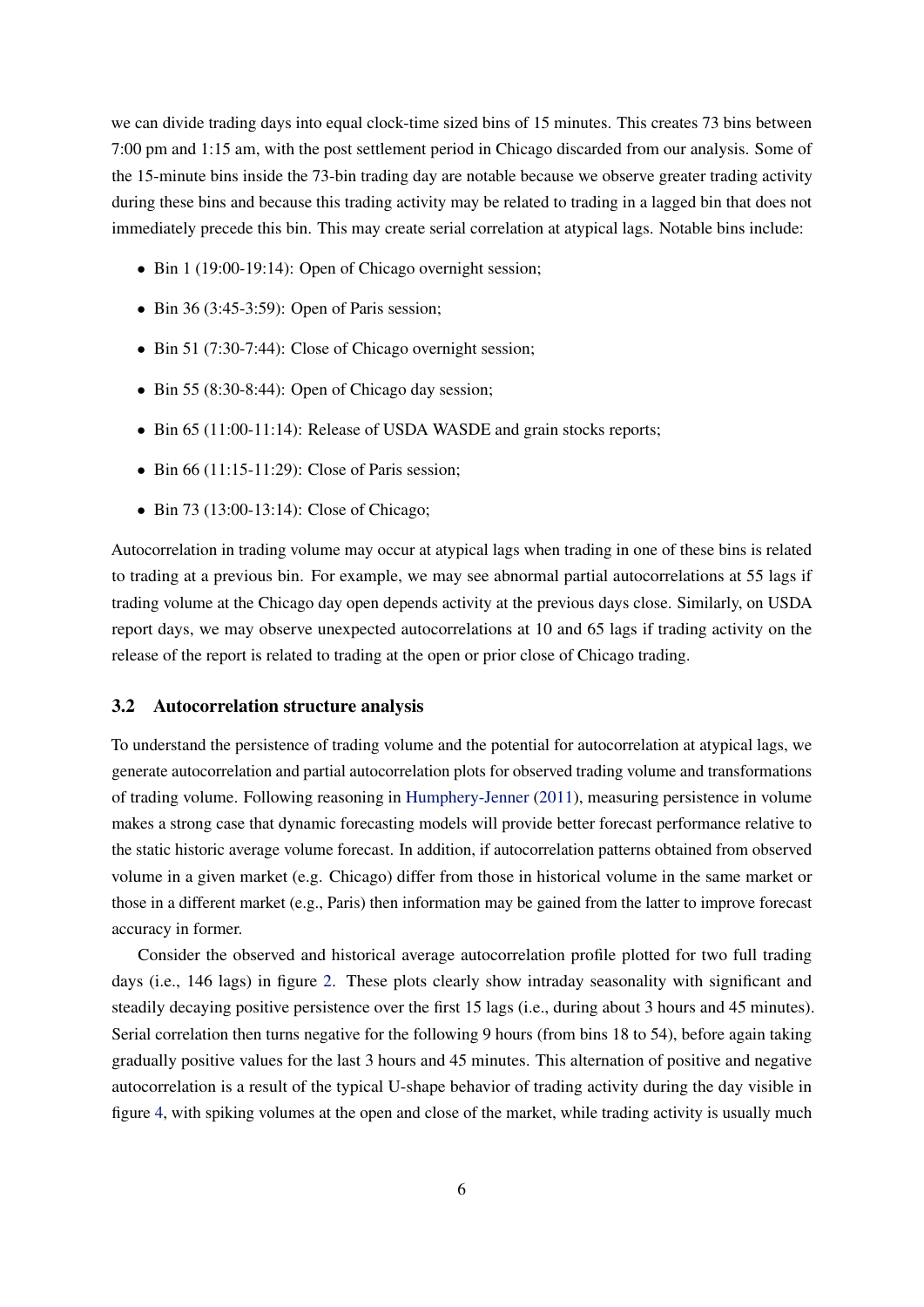

<span id="page-8-0"></span>Figure 2: Autocorrelation and partial autocorrelation functions for observed and historic quarterly average trading volume.

more quiet during the rest of the day. Thus, this means that past trading volume can well help predict actual intraday volumes, and especially by capturing the typical seasonality.

Similarly, partial autocorrelation in observed volume is generally positive for recent lags and and for the same time of day on previous days, suggesting for example, that volume at the open of trading is correlated with volume at the open on the previous day. Significant partial autocorrelation at lags of 65-75 also suggests trading in the day session may be more closely related to trading activity during the previous day session than during the intervening overnight trading session.

To consider the potential for forecast improvement, we consider autocorrelation in seasonally differenced trading volume, where we subtract historical quarterly average volume in a given trading bin from actual volume. These autocorrelations are shown in the top panels of figure [3.](#page-9-0) We also consider the difference between trading volume in another related market, the Paris wheat futures market, and Chicago trading volume. These differencing operations reduce serial correlation, suggesting both may help to forecast trading volume at particular times of day.

In sum, analysis of autocorrelation in intraday volume generally finds significant serial correlation in intraday volume and between volume and its historic lags. Thus, from a modeling point of view, the forecasting model we should employ can be a relatively parsimonious ARMA model on seasonally differenced data, in line with previous papers.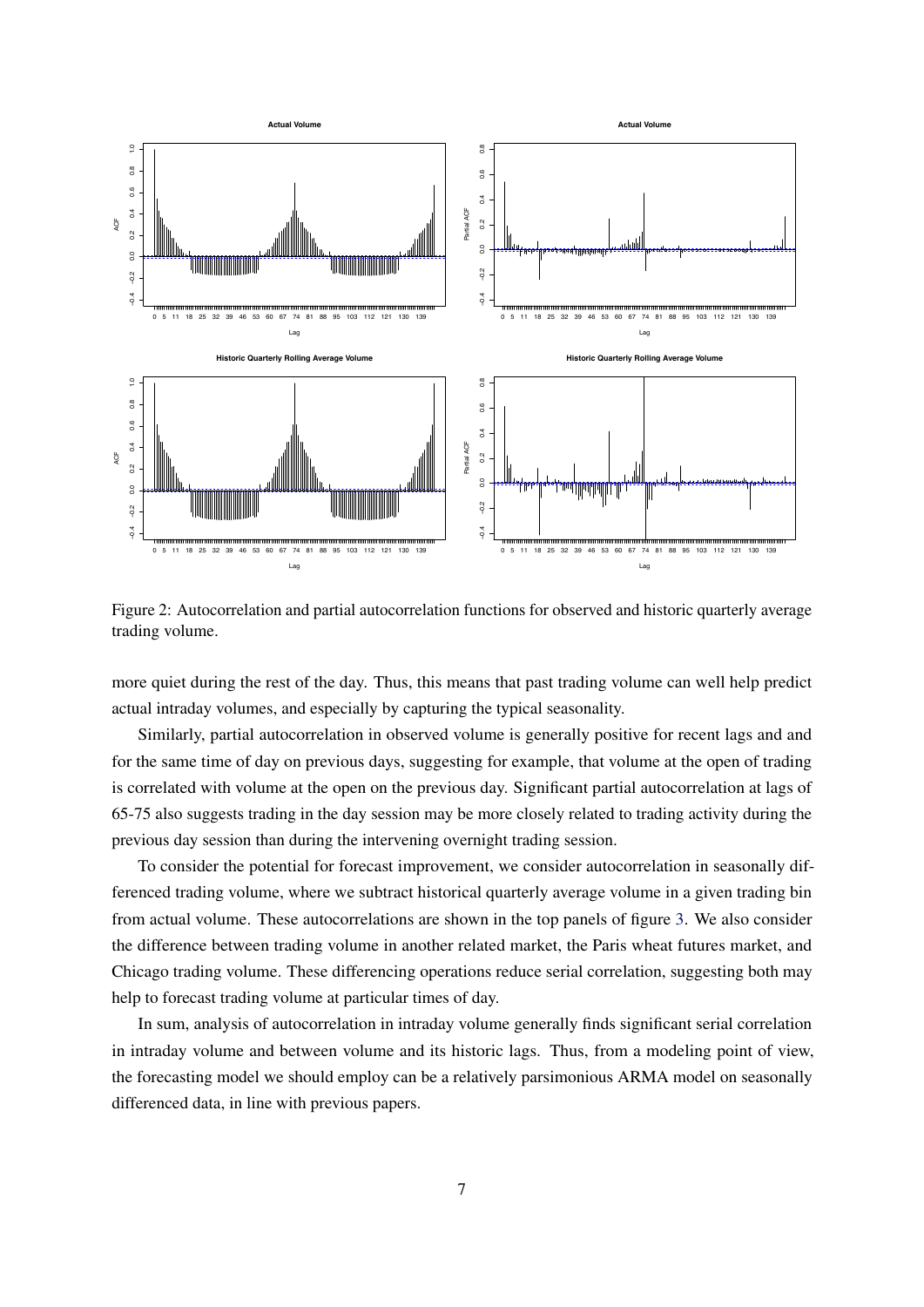

<span id="page-9-0"></span>Figure 3: Autocorrelation and partial autocorrelation functions for Chicago deviations from historical trading volume and Chicago deviations from Paris historical trading volume.

## 4 Model

We start with the simple additive autoregressive structure of the trading volume model introduced by [Bialkowski et al.](#page-12-0) [\(2008\)](#page-12-0). They decompose volume *V* in period *i* of trading day *t* into seasonal historic and dynamic components denoted *H* and *D* respectively. We augment this simple model with additional information *X*, so the full forecasting model has three factors:

<span id="page-9-1"></span>
$$
V_{i,t} = H + D + X.\t\t(1)
$$

Because of differences in context, we specify each of these components in ways that differ from previous applications to volume forecasts. In general, in our study of commodity rather than equity markets, we are unable to consider cross-section of equity trading activity. Our model specification follows the general rule that the forecast cannot incorporate information that is not available to traders at bin *i* on day *t*. For this reason we consider volume in log-levels, rather than trying to forecast the proportion of daily volume trading in bin *i* as in [Humphery-Jenner.](#page-14-0) Taking the logarithm of bin-specific volume accommodates scaling issues in the data, as volume in some bins is orders of magnitude larger than in others.

To model the historic or seasonal component *H* in volume, we consider the bin-specific moving average of trading volume in a given market over the past quarter (i.e., 62 trading days). This is a sufficiently long period to be representative of historical volume patterns, capturing the long-term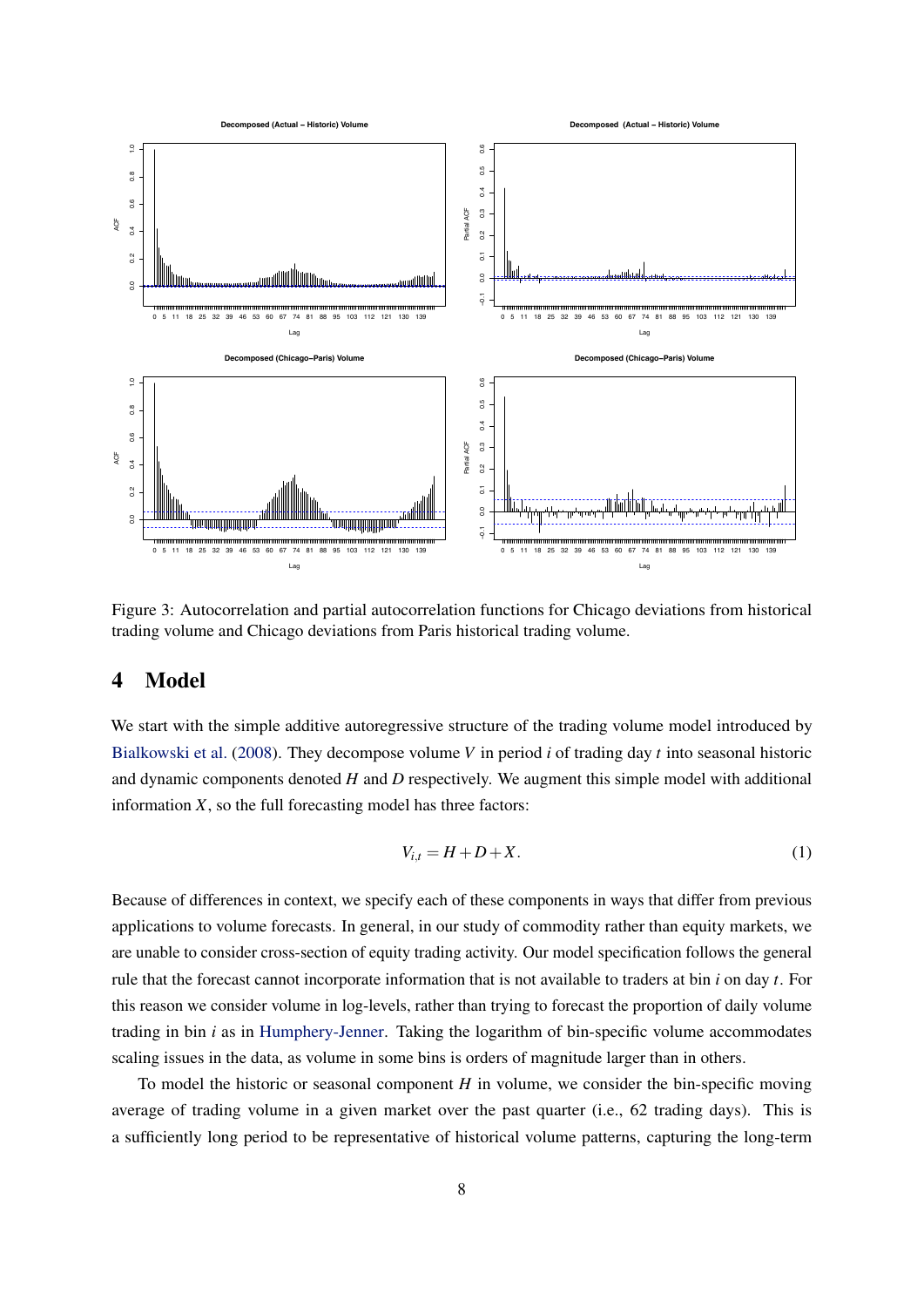behavior and low-frequency movements.<sup>[2](#page-10-0)</sup> Since we consider a single commodity, it is not possible to model the seasonal part by extracting a common factor across many markets as in [Bialkowski et al..](#page-12-0) Instead we rely on our longer-run average to consistently estimate the intraday volume pattern

The dynamic component *D* is considered to be a stationary process in log-levels and modeled using low-order autoregressive processes similar to the existing literature. As in [Bialkowski et al.](#page-12-0) and [Humphery-Jenner,](#page-14-0) our preliminary graphical analysis of autocorrelation and partial autocorrelation in volumes above suggests rapidly diminishing persistence that can be captured by a low-order ARIMA process. Following [Bialkowski et al.,](#page-12-0) we select a parsimonious  $ARMA(1,1).$ <sup>3</sup>

Finally, we include other covariates *X* that may provide additional information about the expected amount of trading volume. Variables in *X* include trading volume in other wheat futures markets in prior bins and indicators for irregular, non-seasonal periods of higher trading volume, for example the release of USDA crop reports. For example, volume in other markets must be lagged one bin because it is simultaneously determined with  $V_{i,t}$  and so cannot be used for forecasting.

<span id="page-10-2"></span>We denote with lowercase letters the variables expressed in equation [\(1\)](#page-9-1) so that the actually estimated model is:

$$
v_{i,t} = h_{i,t} + d_{i,t} + x_{i,t}
$$
  
=  $\frac{1}{L} \sum_{l=1}^{L} v_{i,(t-l)} + \alpha + \sum_{k=1}^{p} \phi_p c_{i-k,t} + x_{i,t} + \sum_{j=1}^{q} \theta_j \varepsilon_{i-j,t},$  (2)

with *L* the number of past trading days used to compute the historical rolling average, *p* and *q* respectively the number of autoregressive and moving average lags retained in the ARIMA process with intercept  $\alpha$ . For each day *t* in our sample, we estimate equation [\(2\)](#page-10-2) using data from the previous quarter. We use this model to generate one-bin-ahead forecast trading volume for each bin on day  $t + 1$ , allowing the dynamic component of the model to adjust forecast trading volume in bin *i* on that day to observed activity up to bin  $i-1$ . These bin-ahead forecasts also incorporate information from observable covariates including cross-market trading volume up to bin  $i-1$ .

### 5 Estimation Results

We generate forecasted trading volume for each bin on each trading day in our sample. Because the benchmark historic average bin-specific volume forecast requires one quarter of data to estimate, we cannot generate forecasts for the period prior to October 2015. Our main results are mean absolute forecast errors from the remaining days in our sample. In general, these results confirm those of the existing literature on intraday volume forecasting; dynamic forecasts that consider lagged intraday information are superior to static, historic average volume forecasts.

To understand the intraday variation in our forecasts, we plot mean absolute errors by trading bin in

<span id="page-10-0"></span> $2$ In the context of seasonally produced commodity such as wheat, the 20-day rolling window considered by [Bialkowski et al.](#page-12-0) and [Humphery-Jenner](#page-14-0) might be too short to consistently measure periodic elements of trading volume.

<span id="page-10-1"></span><sup>&</sup>lt;sup>3</sup>We also considered automating model selection based on statistical AIC and BIC criteria, but this produced only small gains in forecast accuracy and greatly increased time required to estimate the models. Furthermore, such an automated procedure does not suit well a rolling regression setting since the selected model can vary from one subsample to another.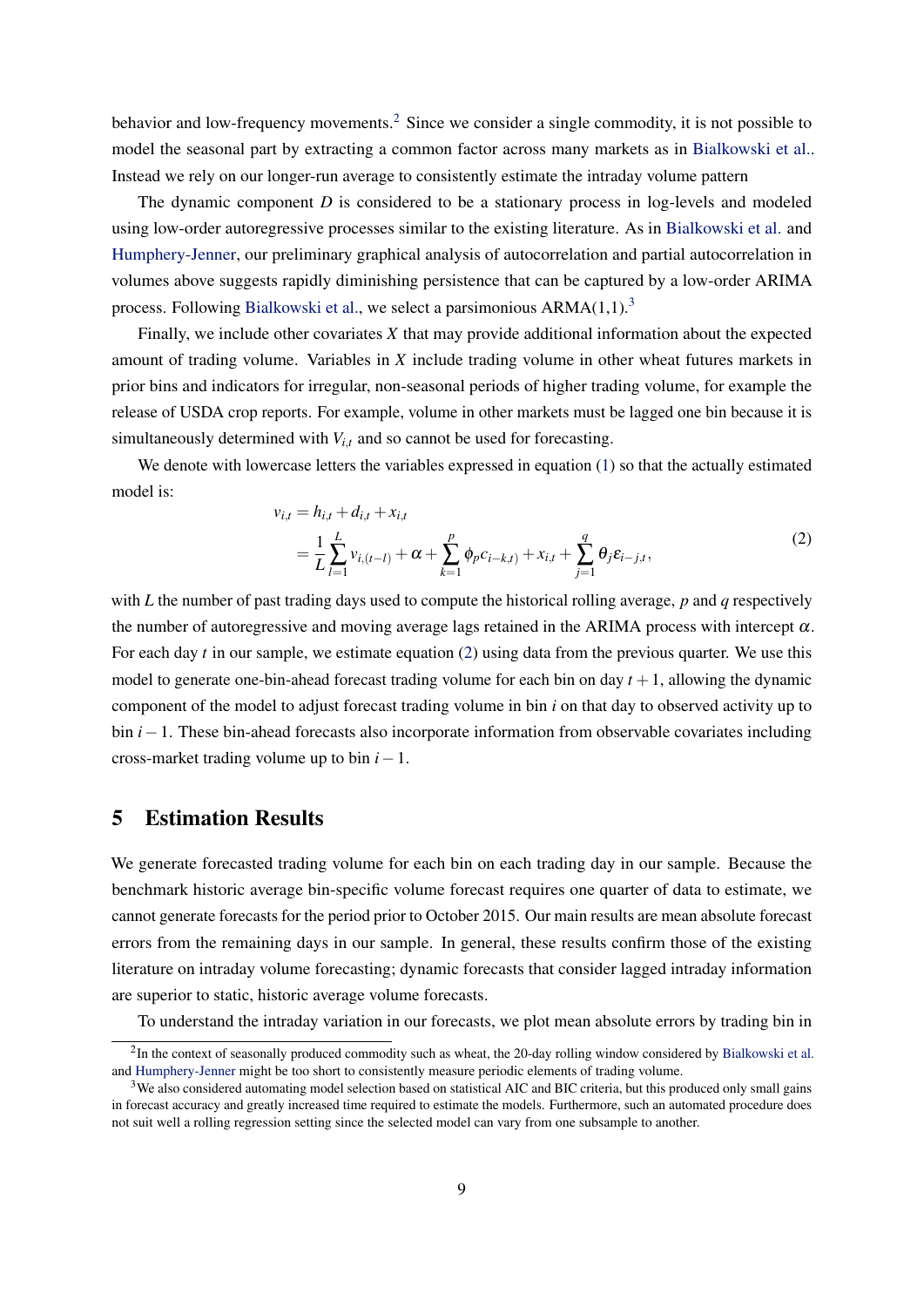figure [4.](#page-11-0) We have hypothesized that some information may matter more for predicting (and therefore understanding) trading volume at different times of the trading day. We want to assess the degree to which trading volume is predictable at particular times of day. Additionally, we want to assess whether Paris trading volume may help predict Chicago trading volume during periods where both markets trade and whether knowing a USDA report is being released helps to predict trading volume around release times.

In general, figure [4](#page-11-0) shows trading volume is more predictable around the open and close of trading and more predictable in the day session than the overnight session. Adding information about cross-market trading volume contributes little to improve forecast accuracy. Cross-market arbitrage may not be an important driver of volume, or such arbitrage may occur so quickly that it does not provide additional useful information at a 15-minute lag. Knowing the timing of USDA report releases does improve forecast accuracy, but only in the bin where the report is released. In the context of a dynamic model,

Note that the differences presented in figure [4](#page-11-0) are differences in the logarithm of volume so they approximate a percentage change. Therefore, differences in forecast volume may be larger in levels during periods of extremely high volume such as the open and close, but these differences are small as a percentage of volume in that bin. In contrast, large forecast errors occur during the overnight in part because the denominator of these comparisons, actual bin-specific volume, is extremely small.



<span id="page-11-0"></span>Figure 4: Mean absolute error in forecasts of Chicago wheat futures trading volume by bin of trading day *Note:* Each line plots the mean absolute deviation from observed volume through the trading day for four forecast models that incorporate increasing amounts of information to generate bin-ahead forecasts. The benchmark 'Historic' forecast uses only historic average bin-specific volume. 'Dynamic' adds intraday lagged volume. 'Paris' adds lagged cross-market volume. 'USDA' adds information about the timing (but not content) of USDA crop report releases.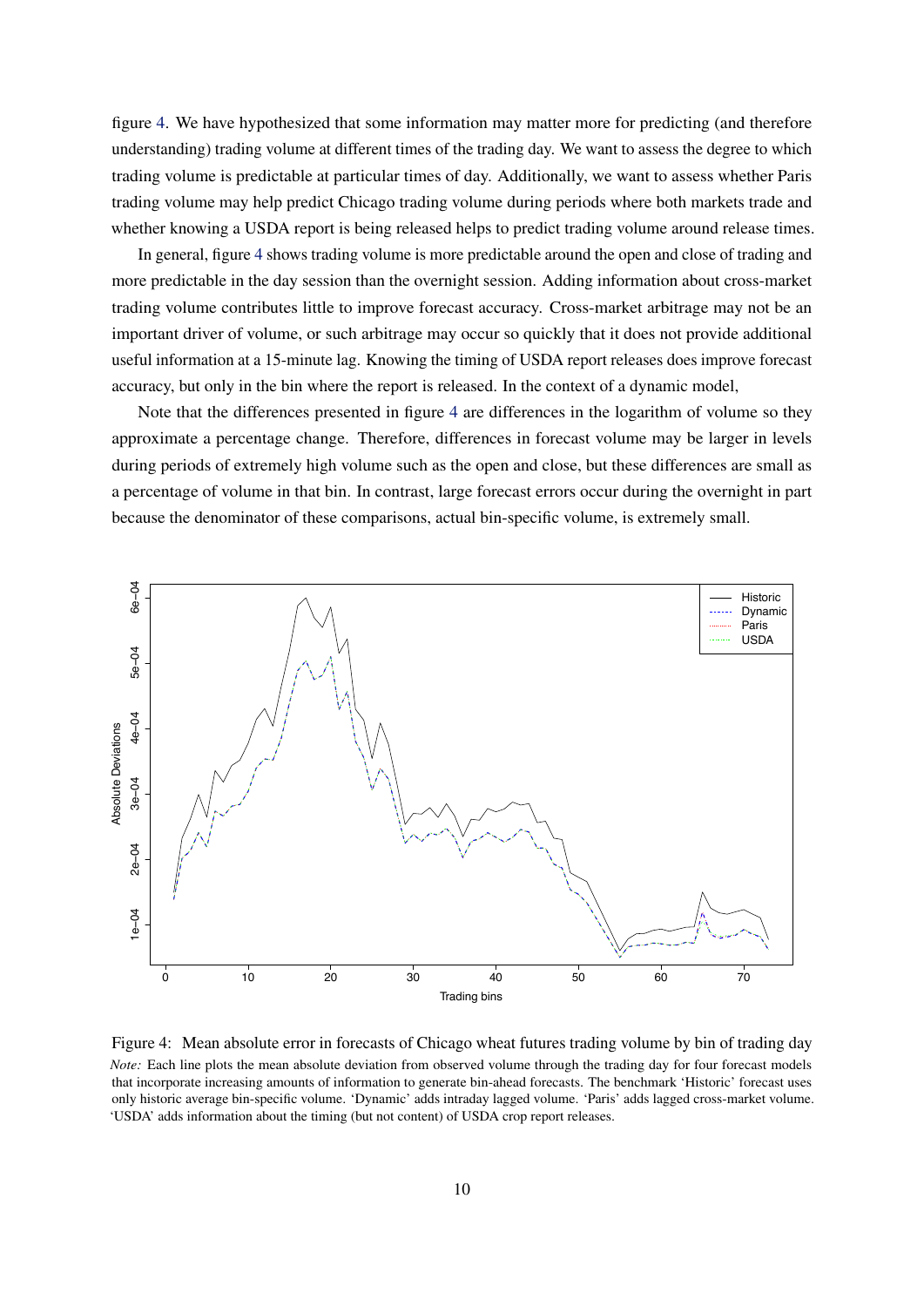To consider the robustness of these results, we generate similar forecasts using separately estimated night and day session forecast models and for Paris trading volume where Chicago volume is used as the lagged cross-market volume covariate. These results are found in figures [5](#page-12-2) and [6,](#page-13-0) respectively. These results are qualitatively similar to those found in figure [4.](#page-11-0) Dynamic forecast models generate more accurate forecasts with other information providing little additional improvement in forecast accuracy.



<span id="page-12-2"></span>Figure 5: Mean absolute error in forecasts of Chicago wheat futures trading volume by bin of trading day for separately estimated day and night session models

*Note:* Each line plots the mean absolute deviation from observed volume through the trading day for four forecast models that incorporate increasing amounts of information to generate bin-ahead forecasts. These forecasts are generated using separately estimated forecast models for day and night sessions.

### 6 Conclusion

We extend existing volume forecasting models in order to better understand known intraday patterns in commodity futures trading volume, including the U-shaped pattern in daytime trading activity and the relative lack of trading in overnight markets. We find some evidence of persistence in volume but no evidence for cross-market arbitrage as an explanation for overnight trading. Even though trading volume is correlated across markets and with USDA report releases, there is significant information contained in market-specific historical trading volume relevant to trading activity at a given time on a given day.

This result relies on the assumption maintained throughout that information enters the forecasting model linearly and that bin-specific comparisons of future work should incorporate cross-market and other information in a non-linear, non-constant and timely manner. It should also explore the nature of the scaling problem in trading volume data. Null results in this context may simply speak to the difficulty in extracting useful signal from data with substantial intraday variability. When volume can change from minute to minute by orders of magnitude, forecasting is difficult.

#### References

- <span id="page-12-1"></span>Berkowitz, S. A., Logue, D. E. and Noser, E. A. (1988). The total cost of transactions on the NYSE. *The Journal of Finance*, 43(1), 97–112.
- <span id="page-12-0"></span>Bialkowski, J., Darolles, S. and Fol, G. L. (2008). Improving VWAP strategies: A dynamic volume approach. *Journal of Banking & Finance*, 32(9), 1709 – 1722.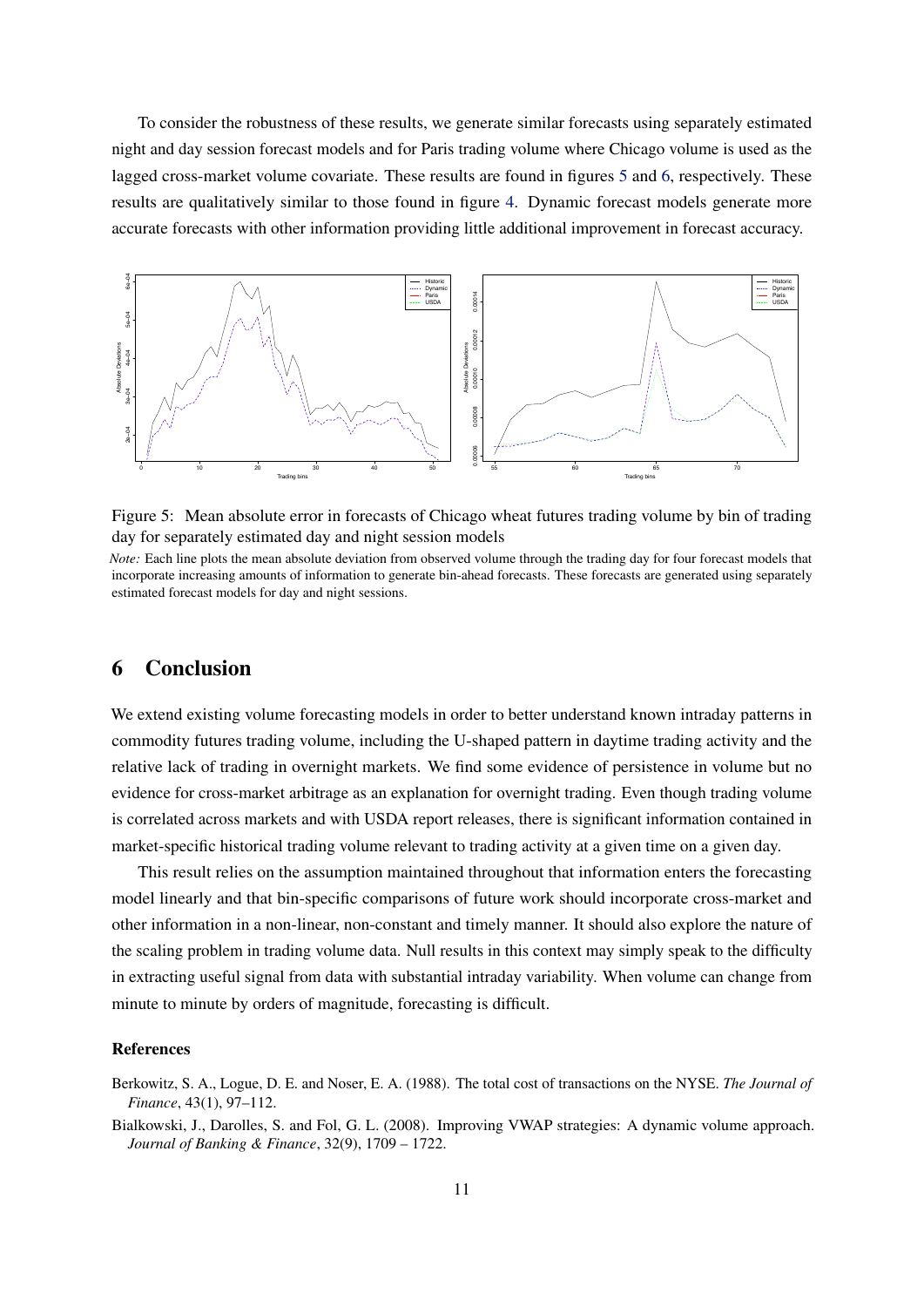

<span id="page-13-0"></span>Figure 6: Mean absolute error in forecasts of Paris wheat futures trading volume by bin of trading day *Note:* Each line plots the mean absolute deviation from observed volume through the trading day for four forecast models that incorporate increasing amounts of information to generate bin-ahead forecasts. The benchmark 'Historic' forecast uses only historic average bin-specific volume. 'Dynamic' adds intraday lagged volume. 'Chicago' adds lagged cross-market volume. 'USDA' adds information about the timing (but not content) of USDA crop report releases.